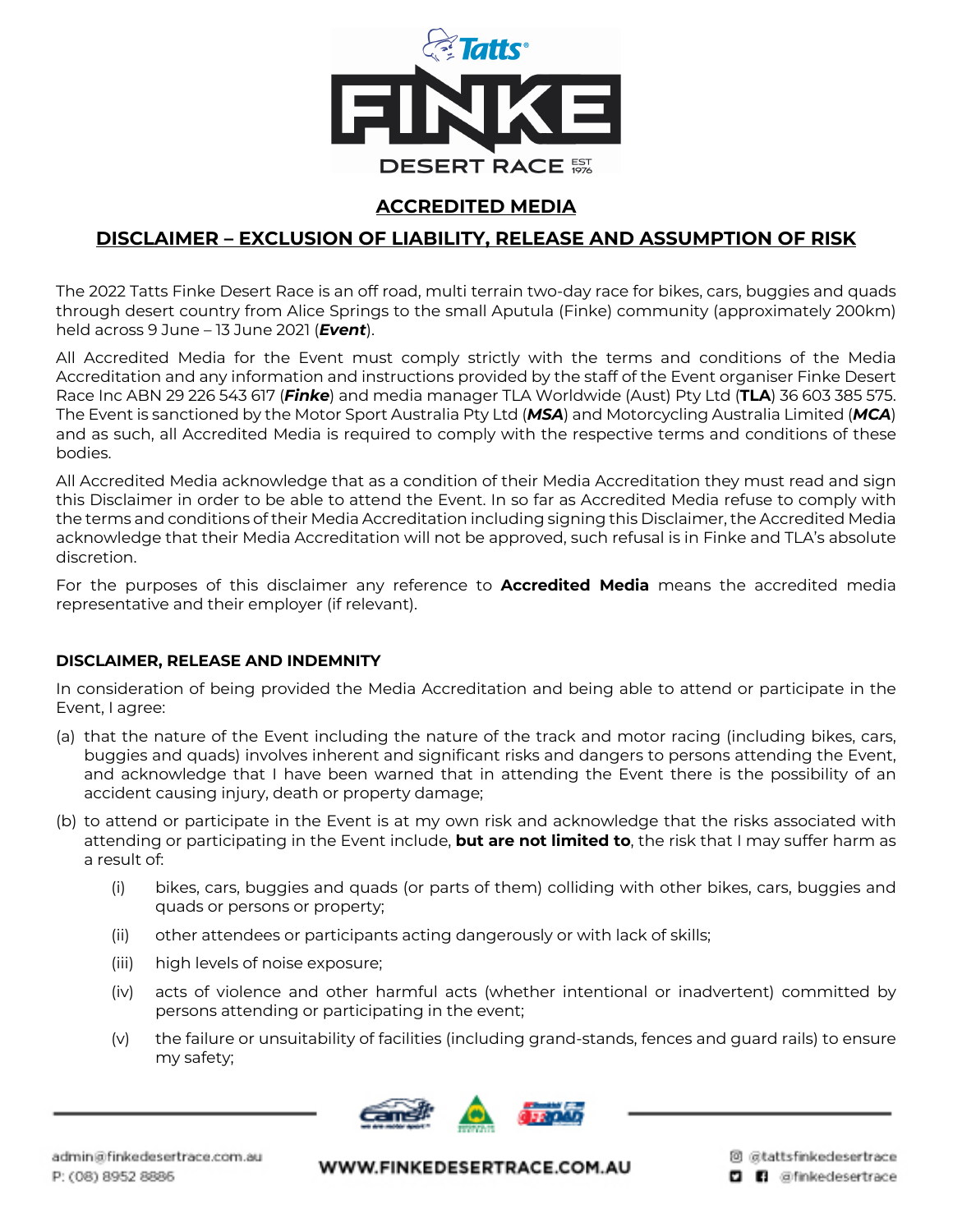

- (vi) the nature of the terrain surrounding the Event track;
- (vii) failure of my communications systems including satellite phones and mobile phones running out of battery and/or no service areas; and
- (viii) dehydration due to extreme high temperatures during the day and/or hypothermia due to extreme low temperatures at night.

I agree to waive any rights or claims I may have now or at any time in the future against, and releases from all liability, not to sue and indemnify the Tatts, Finke, TLA, MSA, MCA, the promoters, sponsors, any team or driver, landowners and lessees, and other organisations connected to the Event and their directors, members, officers, employees, agents, representatives and contractors (together the *Associated Bodies*) for any claim, liability, personal injury, death, damage or loss of any kind that I may suffer or sustain as a result of and in connection with my attendance at the Event or my use of the Media Accreditation.

I further agree to indemnify the Associated Bodies against any claims by a third party for any claim, liability, personal injury, death, damage or loss of any kind suffered or sustained by that third party as a result of my act or omission while attending the Event.

#### **MEDIA ACCREDITATION CONDITIONS**

As a condition of my Media Accreditation, I acknowledge and agree:

- (a) No official timing, results or other data relating to the Event may be reproduced, stored in a retrieval system or transmitted in any form or by any electronic, mechanical, photocopying, recording, or broadcasting means or otherwise without the prior express written permission of the Finke except for reproduction by local, national or international press in regular publications on sale to the public or accessible on their corresponding authorised Internet sites.
- (b) I will not take moving picture images of the Event without the prior express written permission of Finke.
- (c) To comply with all reasonable instructions from all Officials (including Event Officials, Police, Emergency Service, Finke staff and TLA staff) at the Event and will ensure that at all times that I will remain in permitted or designated areas as advised by the Event throughout the course of the Event.
- (d) The Broadcasting Rights to this event are exclusively held by MSA including, without limitation, the rights to make or cause to be made a broadcast or recording of the Event. It is a condition of entry for all accredited media that there is no right to produce, transmit or exploit for commercial purposes any visual or audio-visual coverage of the Event without the Event Organiser's and MSA's written approval.
- (e) \***PHOTOGRAPHERS PLEASE NOTE:** Photographers may take still photographic images solely for customary editorial use in the print media (and their corresponding *authorised* Internet sites), and will be responsible for obtaining all necessary third party consents, as well as the prior express written permission of the Finke, for any non-editorial or commercial use of these still photographic images. I acknowledge and agree, and will do all things necessary to ensure, that any intellectual property rights in photographic images taken at the Event(s) will on creation vest in, and remain the property of, the Finke.
- (f) Accredited Media **must not**:

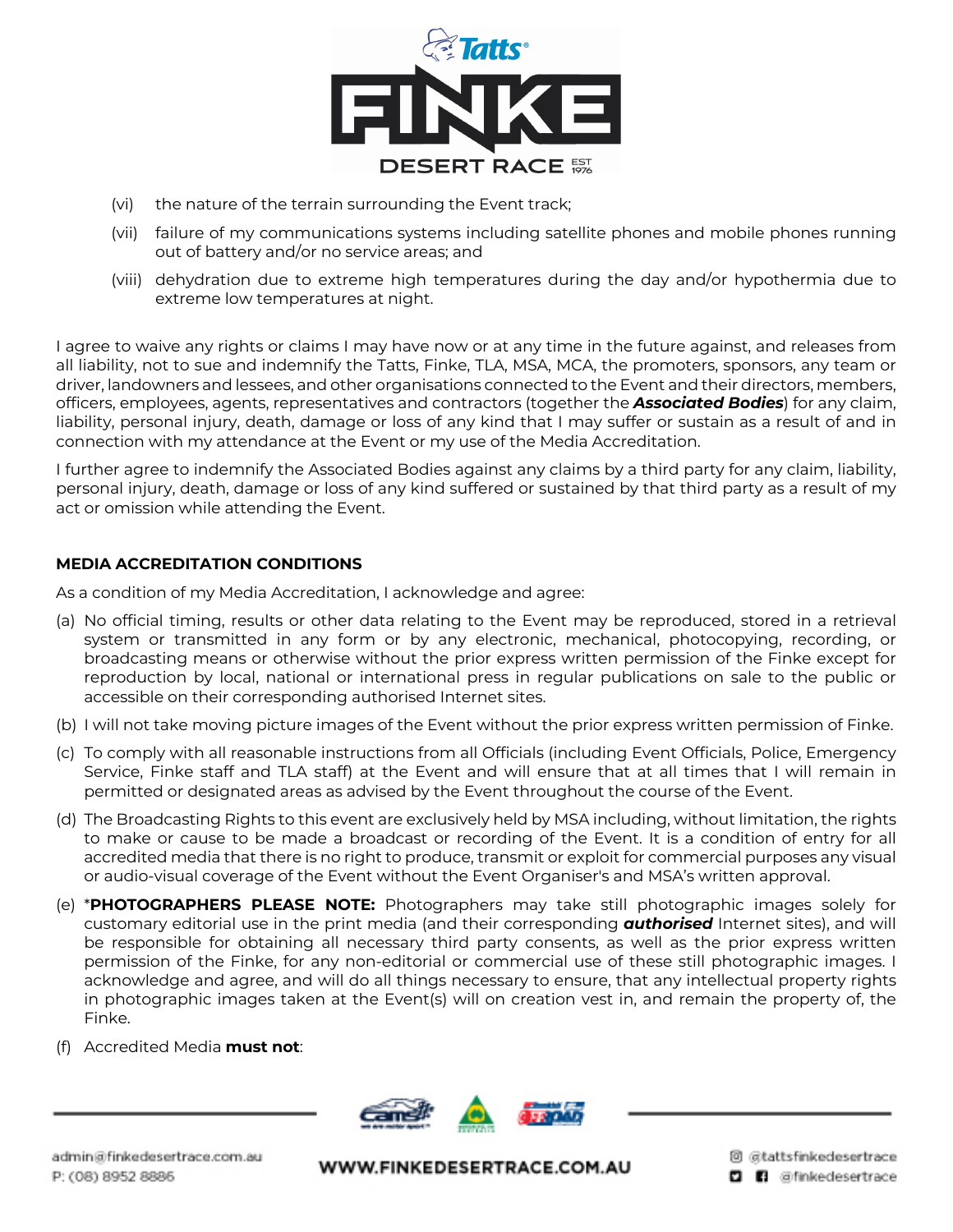

- (i) sell, assign, transfer or license the copyright in photographs taken at the Event other than to another media organisation (and then always on the strict condition that such media organisation undertakes to only use the photographs for editorial purposes and undertakes not to sell-on or sublicense the copyright in such photographs, which condition shall be strictly enforced by the Accredited Media); and/or
- (ii) publish, disseminate or reproduce such photographs other than for editorial purposes (such as publication in the news section of a newspaper).

#### (g) **\*USE OF ACCREDITATION**

- (i) Accredited Media attending the Event must wear the Accreditation and Vest (provided at Induction) at all times.
- (ii) Accreditation will only be valid together with a photo ID or other identification required as communicated by the Event host.
- (iii) Accreditation may only be carried and used by the approved Accredited Media and must not be assigned or transferred to any other person.
- (iv) Accredited Media are only allowed in the designated zones as displayed on the Accreditation or as communicated by Finke and TLA.
- (v) Accredited Media must behave in an orderly manner throughout the Event and follow any instructions of the Event host at all times.
- (vi) Accredited Media are accredited for the purpose stated in the Accreditation application and must not perform or carry out any addition role or function during the Event without the prior consent of the Event host and the appropriate Accreditation for that function being provided.

### I acknowledge that:

- (a) I must attend the Media Safety Briefing and Media Accreditation Collection, currently scheduled for 10 June 2022 (or such other date and time as notified by TLA);
- (b) Prior to the Event, I will receive a *2022 Tatts Finke Desert Race Media Kit (Information for Accredited Media)* from TLA, which I must ensure that I have read and understood prior to attending the Event;
- (c) Phone service is limited in the area that the Event takes place, and I will provide confirmation of my Telstra Mobile and/or Satellite Phone numbers below, or as soon as possible prior to the Event to TLA. If my number changes prior to the Event I agree to promptly provide TLA with my new Telstra Mobile and/or Satellite Phone number;
- (d) COVID-19 Coronavirus Declaration: In the 7days prior to the Event, I have not:
	- (i) been diagnosed with COVID-19 or been in contact with anyone with a confirmed case of COVID-19;
	- (ii) attended any of the public exposure sites, risk locations or hotspots as notified by Australian State and Federal Governments (as applicable);
	- (iii) had or displayed any symptoms of COVID-19 including, but not limited to, fever, tiredness, dry cough, shortness of breath, aches and pains, nasal congestion, runny nose and sore throat;
	- (iv) if this declaration in relation to COVID-19 Coronavirus changes between the date I sign this Disclaimer and attending the Event, I will immediately notify Finke and TLA and follow all reasonable instructions issued by TLA;
- (e) I will adhere to any and all social distancing restrictions, COVID-19 coronavirus precautionary measures, guidelines and procedures as advised by Finke, TLA or the relevant Australian State and Federal Government at all times during the Event.